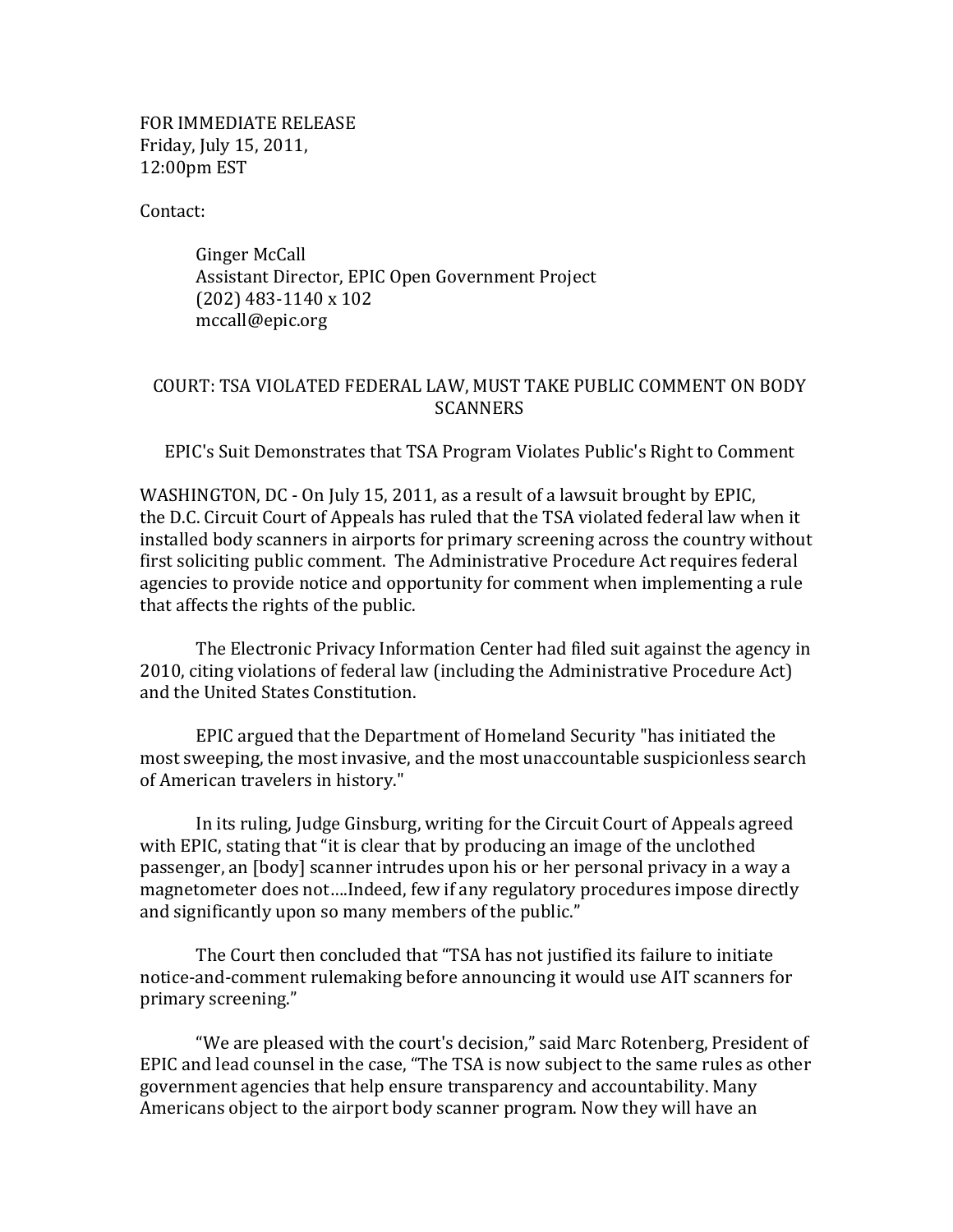opportunity to express their views to the TSA and the agency must take their views into account as a matter of law."

Mr. Rotenberg continued, "The court's decision also makes clear that travelers have a legal right to opt-out of the body scanner search. And travelers will be free to exercise that right without coercion."

Co-plaintiff law professor and rights activist, Chip Pitts of Stanford Law School observed that "while the court's constitutional analysis is flawed given the ineffectiveness of the body scanners to detect the explosives for which they were supposedly designed, it is most welcome that the ruling finally offers procedural hope for the vindication of fundamental rights by giving the public the opportunity to protest against these arbitrary and counterproductive machines."

It is unclear whether either party will appeal this ruling.

EPIC succeeded in an earlier lawsuit against the Homeland Security program concerning the body scanner program.

In a Freedom of Information Act lawsuit, EPIC obtained government records that revealed that the TSA required that the devices be able to store and record images of naked air travelers.

In a related suit against the United States Marshall Service, EPIC also obtained 35,000 stored images from a single body scanner operated in a courthouse.

## **ABOUT EPIC**

EPIC is a public interest research center in Washington, DC, established in 1994. EPIC focuses public attention on emerging privacy and civil liberties issues. EPIC routinely files amicus briefs in federal courts and pursues open government litigation against federal agencies. EPIC's earlier success in obtaining the technical specifications for the TSA body scanners was widely reported in the national and international media.

## RESOURCES:

Opinion, EPIC v. DHS, No. 10-1157. D.C. Circuit Court of Appeals, filed November 1, 2010 http://epic.org/privacy/body\_scanners/EPIC\_v\_DHS\_Decision\_07\_15\_11.pdf

Opening Brief, EPIC v. DHS, No. 10-1157. D.C. Circuit Court of Appeals, filed November 1, 2010 http://epic.org/privacy/litigation/EPIC\_Body\_Scanner\_OB\_Final.pdf